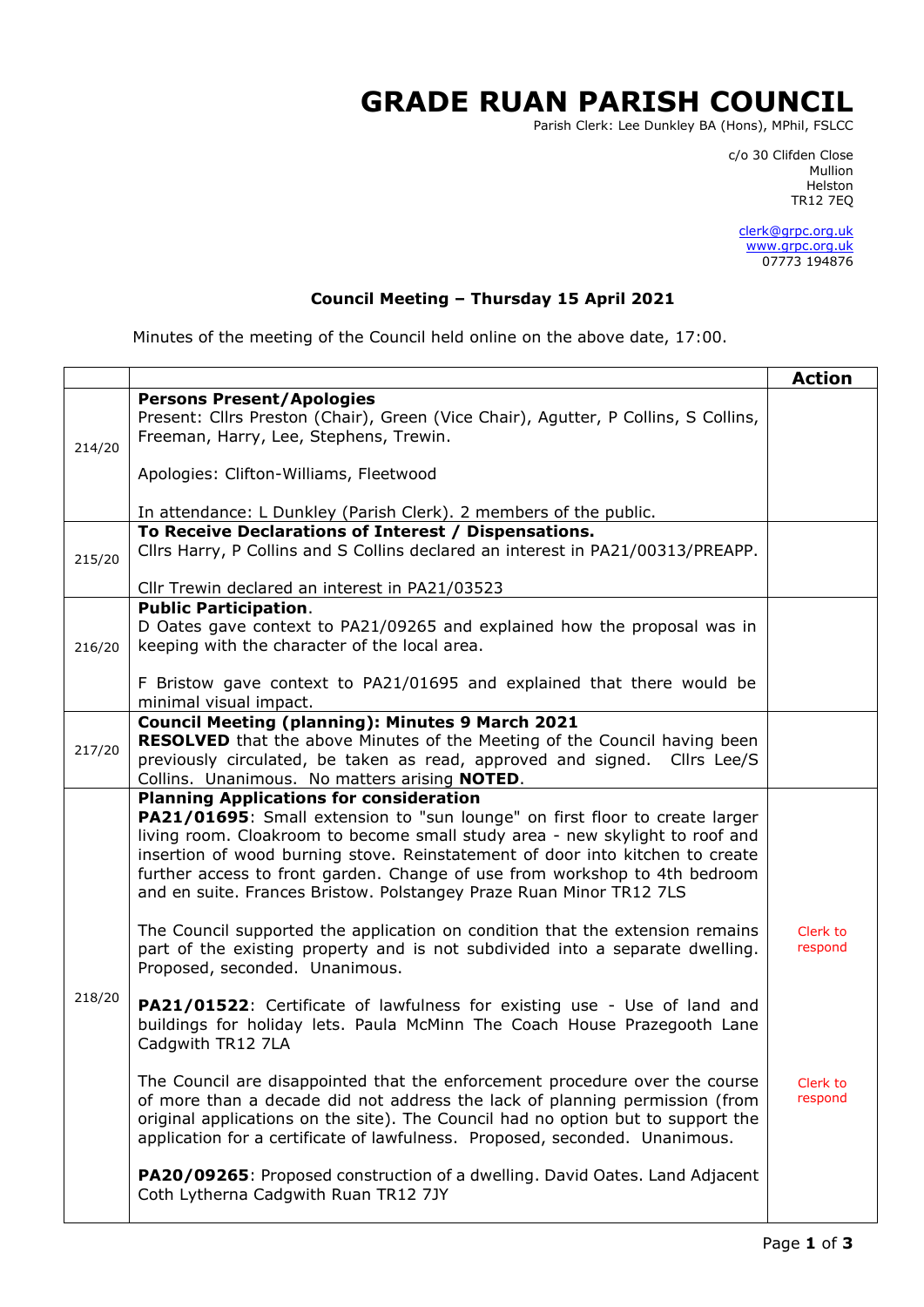|                                                  | There was considerable discussion surrounding the impact on the local<br>character, visual prominence and future use/sale. The Council supported the<br>application. Proposed, seconded. 9 in favour, 1 against.                                                                                                                                                                                                                                                                                                                                                                                                                           | Clerk to<br>respond |  |  |
|--------------------------------------------------|--------------------------------------------------------------------------------------------------------------------------------------------------------------------------------------------------------------------------------------------------------------------------------------------------------------------------------------------------------------------------------------------------------------------------------------------------------------------------------------------------------------------------------------------------------------------------------------------------------------------------------------------|---------------------|--|--|
| Cllr Trewin left the meeting                     |                                                                                                                                                                                                                                                                                                                                                                                                                                                                                                                                                                                                                                            |                     |  |  |
| 218/20<br>cont.                                  | PA21/03523: Application for Non-Material Amendment following grant of<br>planning permission PA20/10785 dated 26.01.2021. Amendment to fenestration<br>on WSW elevation. Bruce And Jenny Tapping. St Rumons Cottage St Ruan TR12<br>7JS                                                                                                                                                                                                                                                                                                                                                                                                    | Clerk to<br>respond |  |  |
|                                                  | The Council supported the application. Proposed, seconded. Unanimous.                                                                                                                                                                                                                                                                                                                                                                                                                                                                                                                                                                      |                     |  |  |
|                                                  | Cllr Trewin re-entered the meeting                                                                                                                                                                                                                                                                                                                                                                                                                                                                                                                                                                                                         |                     |  |  |
| 218/20<br>cont.                                  | PA21/02299: The removal of the old conservatory and terrace. New Orangery<br>and terrace built on the same footprint, with the roof of the Orangery becoming<br>a balcony which is accessed from the master bedroom. Graham Shrimpton. St<br>Ruan House St Ruan TR12 7JS<br>The Council supported the application. Proposed, seconded. Unanimous.                                                                                                                                                                                                                                                                                          | Clerk to<br>respond |  |  |
|                                                  | PA21/03693: Application for works to trees subject to a Tree Preservation<br>Order namely clear branches to give clearance of 4m to Sycamore (7), Silver<br>Birches (1 and 3), Holly Tree (6), Elms (1, 4 and 5). Remove limb to trunk to<br>Elm (5). Chris Stout. Holly Tree Cottage Cadgwith TR12 7LA                                                                                                                                                                                                                                                                                                                                    |                     |  |  |
|                                                  | The Council will seek clarification from the Planning Authority on why it was<br>recently decided not to make a TPO on this site and why the Parish Council were<br>not consulted on this (PA21/03495). Regarding PA21/03963, the Council felt<br>that light trimming to keep branches from buildings may be necessary, but the<br>proposals are too extensive, are opposed by neighbours, and would detract from<br>the local aesthetic. The Council felt that the trees are integral to the plot,<br>predate the building, and indeed give the property its name. The Council<br>opposed the application. Proposed, seconded. Unanimous. | Clerk to<br>respond |  |  |
| 219/20                                           | Applications decided by the Planning Authority since the last meeting<br>PA21/00880: Use as a private dwellinghouse within Use Class C3. Chybarles<br>Ruan Minor Helston TR12 7NA [GRANTED]                                                                                                                                                                                                                                                                                                                                                                                                                                                |                     |  |  |
|                                                  | PA21/03495: Application for works to trees in a Conservation Area namely clear<br>branches to give clearance of 4m to Sycamore (7), Silver Birches (1 and 3),<br>Holly Tree (6), Elms (1, 4 and 5). Remove limb to trunk to Elm (5). Holly Tree<br>Cottage Cadgwith [DECIDED NOT TO MAKE A TPO]                                                                                                                                                                                                                                                                                                                                            |                     |  |  |
|                                                  | Cllrs Harry, P Collins, S Collins left the meeting                                                                                                                                                                                                                                                                                                                                                                                                                                                                                                                                                                                         |                     |  |  |
| 220/20                                           | Preapplications, consultations, appeals and enforcement cases<br>RECEIVED information on PA21/00313/PREAPP. The Council gave the following<br>feedback: The prominence from a distance would be negligible, and the visual<br>impact when close by could be mitigated by screening.                                                                                                                                                                                                                                                                                                                                                        | Clerk to<br>respond |  |  |
| Cllrs Harry and P Collins re-entered the meeting |                                                                                                                                                                                                                                                                                                                                                                                                                                                                                                                                                                                                                                            |                     |  |  |
| 220/20<br>cont.                                  | <b>CONSIDERED</b> making comment on the Cornwall Council European Sites<br>Planning Document and concluded that it was not necessary.                                                                                                                                                                                                                                                                                                                                                                                                                                                                                                      |                     |  |  |
| 221/20                                           | Affordable housing provision in the Parish<br><b>DISCUSSED</b> as above. There was concern at the affordability assessment<br>mechanism used for the new CLT housing in the Parish. Cornwall CLT to be<br>contacted for clarification of the process.                                                                                                                                                                                                                                                                                                                                                                                      | Clerk to<br>pursue  |  |  |
| Cllrs Freeman and P Collins left the meeting     |                                                                                                                                                                                                                                                                                                                                                                                                                                                                                                                                                                                                                                            |                     |  |  |